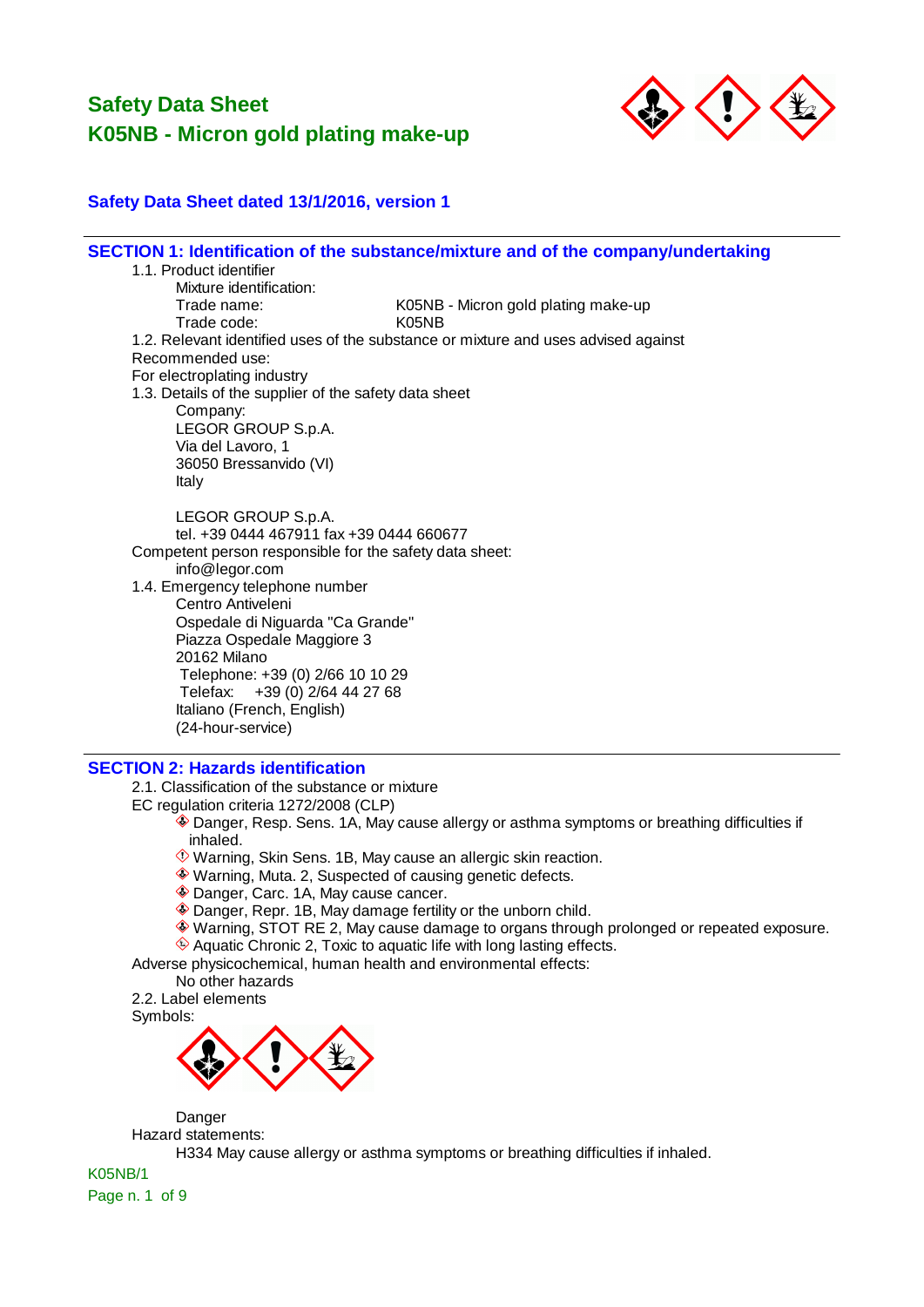## **Safety Data Sheet**

## **K05NB - Micron gold plating make-up**

H317 May cause an allergic skin reaction. H341 Suspected of causing genetic defects. H350 May cause cancer. H360 May damage fertility or the unborn child. H373 May cause damage to organs through prolonged or repeated exposure. H411 Toxic to aquatic life with long lasting effects. Precautionary statements: P201 Obtain special instructions before use. P202 Do not handle until all safety precautions have been read and understood. P273 Avoid release to the environment. P280 Wear protective gloves/protective clothing/eye protection/face protection. P304+P340 IF INHALED: Remove person to fresh air and keep comfortable for breathing. P308+P313 IF exposed or concerned: Get medical advice/attention. P342+P311 If experiencing respiratory symptoms: Call a POISON CENTER/doctor/... Special Provisions: None Contents: Nickel Sulfate Hexahydrate Special provisions according to Annex XVII of REACH and subsequent amendments: None 2.3. Other hazards

vPvB Substances: None - PBT Substances: None

Other Hazards:

No other hazards

#### **SECTION 3: Composition/information on ingredients**

- 3.1. Substances
	- N.A.
- 3.2. Mixtures

Hazardous components within the meaning of the CLP regulation and related classification:

| Qty                   | <b>Name</b>                     | <b>Ident. Number</b>            |                         | <b>Classification</b>                                                                                                                                                                                                                                                                                                                                                                      |
|-----------------------|---------------------------------|---------------------------------|-------------------------|--------------------------------------------------------------------------------------------------------------------------------------------------------------------------------------------------------------------------------------------------------------------------------------------------------------------------------------------------------------------------------------------|
| $>= 5\%$ -<br>$< 7\%$ | l Nickel Sulfate<br>Hexahydrate | Index<br>number:<br>CAS:<br>EC: | 10101-97-0<br>232-104-9 | 028-009-00-5 $\otimes$ 3.1/4/Oral Acute Tox. 4 H302<br><b>♦ 3.4.1/1A Resp. Sens. 1A H334</b><br>♦ 3.4.1/1B Resp. Sens. 1B H334<br><b>18 3.4.2/1B Skin Sens. 1B H317</b><br><b>♦ 3.5/2 Muta. 2 H341</b><br><b>♦ 3.6/1A Carc. 1A H350</b><br><b>♦ 3.7/1B Repr. 1B H360</b><br><b>♦ 3.9/1 STOT RE 1 H372</b><br>$\textcircled{4.1/A1}$ Aquatic Acute 1 H400<br>♦4.1/C1 Aquatic Chronic 1 H410 |
| $>= 5\%$ -<br>$< 7\%$ | Acido Citrico                   | CAS:<br>EC:                     | 77-92-9<br>201-069-1    | $\sqrt{3.3}/2$ Eye Irrit. 2 H319                                                                                                                                                                                                                                                                                                                                                           |

### **SECTION 4: First aid measures**

4.1. Description of first aid measures

- In case of skin contact:
	- Immediately take off all contaminated clothing.

Areas of the body that have - or are only even suspected of having - come into contact with the

K05NB/1 Page n. 2 of 9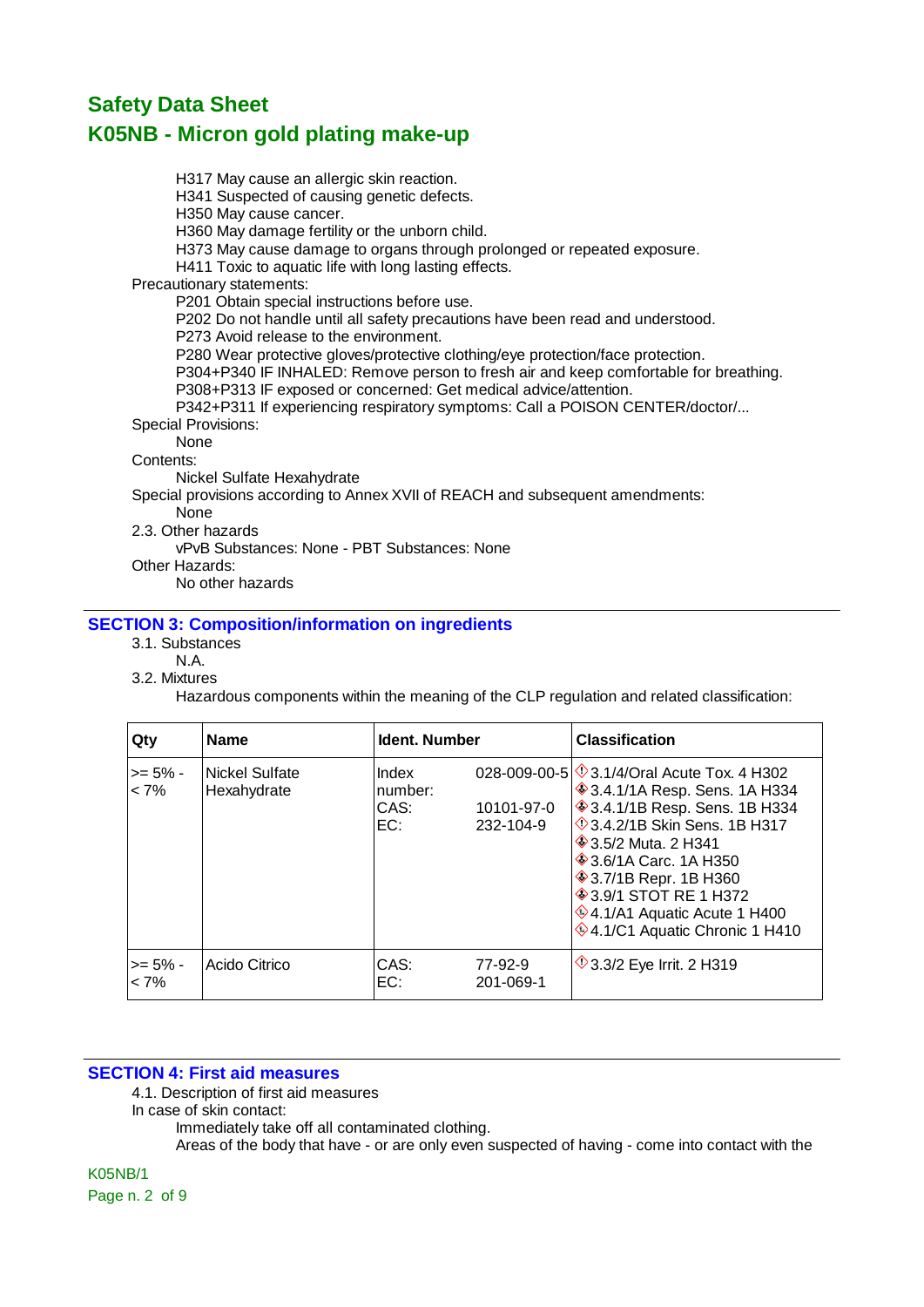## **Safety Data Sheet**

## **K05NB - Micron gold plating make-up**

product must be rinsed immediately with plenty of running water and possibly with soap. Wash thoroughly the body (shower or bath).

Remove contaminated clothing immediately and dispose off safely.

In case of eyes contact:

In case of contact with eyes, rinse immediately with plenty of water and seek medical advice. In case of Ingestion:

Do not under any circumstances induce vomiting. OBTAIN A MEDICAL EXAMINATION IMMEDIATELY.

#### In case of Inhalation:

Remove casualty to fresh air and keep warm and at rest.

- 4.2. Most important symptoms and effects, both acute and delayed None
- 4.3. Indication of any immediate medical attention and special treatment needed

In case of accident or unwellness, seek medical advice immediately (show directions for use or safety data sheet if possible).

Treatment: None

#### **SECTION 5: Firefighting measures**

5.1. Extinguishing media

Suitable extinguishing media:

- Water
- Carbon dioxide (CO2).

Extinguishing media which must not be used for safety reasons:

None in particular.

- 5.2. Special hazards arising from the substance or mixture Do not inhale explosion and combustion gases.
	- Burning produces heavy smoke.
- 5.3. Advice for firefighters

Use suitable breathing apparatus .

Collect contaminated fire extinguishing water separately. This must not be discharged into drains. Move undamaged containers from immediate hazard area if it can be done safely.

#### **SECTION 6: Accidental release measures**

- 6.1. Personal precautions, protective equipment and emergency procedures
	- Wear personal protection equipment.
	- Remove all sources of ignition.
	- Remove persons to safety.
	- See protective measures under point 7 and 8.
- 6.2. Environmental precautions

Do not allow to enter into soil/subsoil. Do not allow to enter into surface water or drains. Retain contaminated washing water and dispose it. In case of gas escape or of entry into waterways, soil or drains, inform the responsible authorities.

Suitable material for taking up: absorbing material, organic, sand

- 6.3. Methods and material for containment and cleaning up
	- Wash with plenty of water.
- 6.4. Reference to other sections See also section 8 and 13

### **SECTION 7: Handling and storage**

- 7.1. Precautions for safe handling
	- Avoid contact with skin and eyes, inhalation of vapours and mists.

Exercise the greatest care when handling or opening the container.

Don't use empty container before they have been cleaned.

Before making transfer operations, assure that there aren't any incompatible material residuals in

K05NB/1

Page n. 3 of 9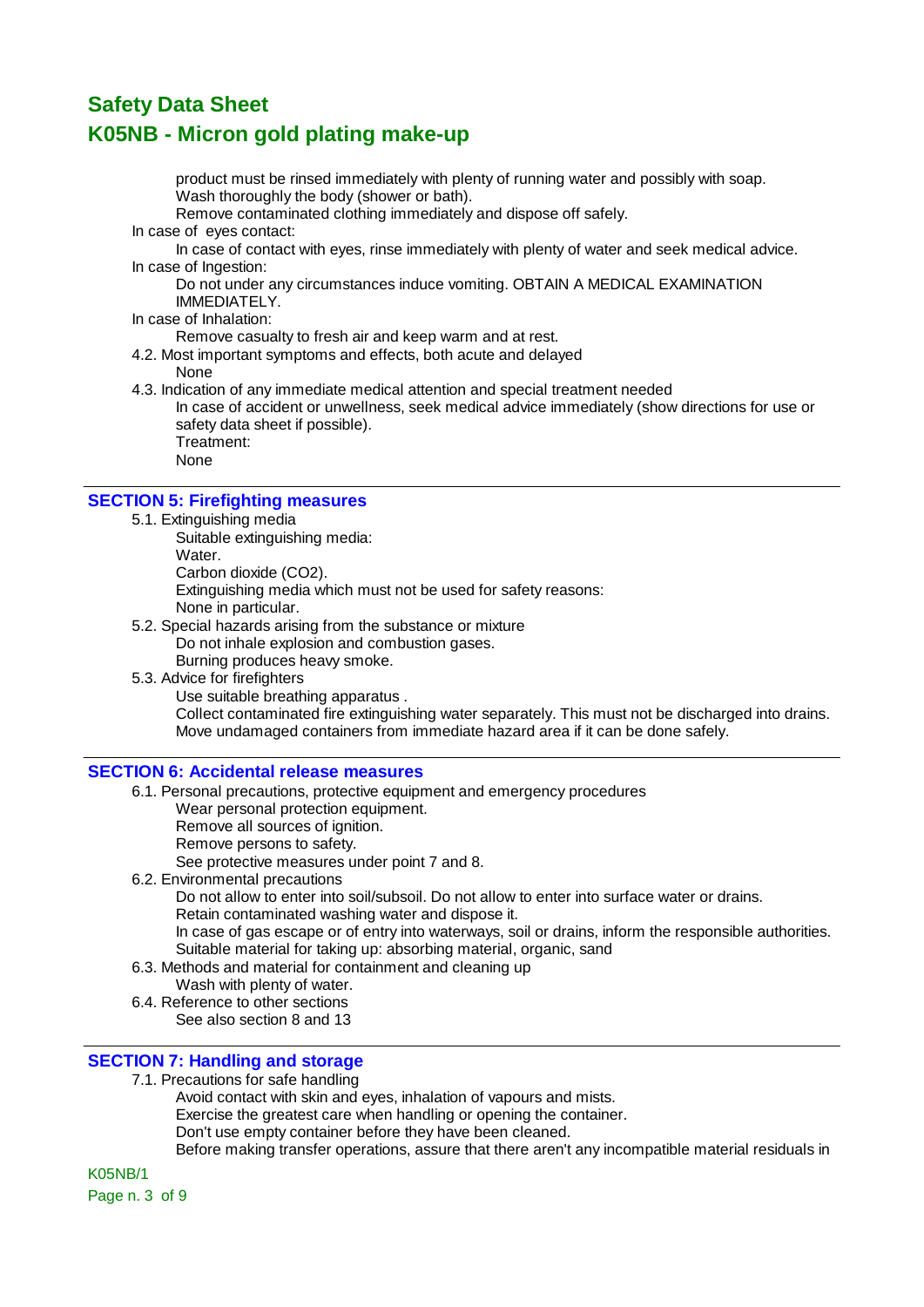the containers.

Contamined clothing should be changed before entering eating areas.

Do not eat or drink while working.

See also section 8 for recommended protective equipment.

7.2. Conditions for safe storage, including any incompatibilities

Keep away from food, drink and feed. Incompatible materials: None in particular. Instructions as regards storage premises: Adequately ventilated premises.

7.3. Specific end use(s) None in particular

### **SECTION 8: Exposure controls/personal protection**

8.1. Control parameters K05NB - Micron gold plating make-up ACGIH - LTE(8h): 0.1 mg/m3 - Notes: As Ni DNEL Exposure Limit Values K05NB - Micron gold plating make-up Worker Professional: 1.25 mg/m3 - Exposure: Human Inhalation - Frequency: Short Term (acute) - Notes: Nickel sulfate hexahydrate Worker Professional: 43 mg/m3 - Exposure: Human Inhalation - Frequency: Short Term, systemic effects - Notes: Nickel sulfate hexahydrate Worker Professional: 0.22 mg/m3 - Exposure: Human Inhalation - Frequency: Local chronic - Notes: Nickel sulfate hexahydrate Worker Professional: 0.22 mg/m3 - Exposure: Human Inhalation - Frequency: Chronic Systemic - Notes: Nickel sulfate hexahydrate Worker Professional: 0.002 mg/cm2 - Exposure: Human Dermal - Frequency: Local chronic PNEC Exposure Limit Values K05NB - Micron gold plating make-up Target: Fresh Water - Value: 0.44 mg/l - Type of hazard: Environmentally not effective limit - Notes:: Citric Acid Target: Marine water - Value: 0.044 mg/l - Type of hazard: Environmentally not effective limit - Notes:: Citric Acid Target: Freshwater sediments - Value: 3.46 mg/kg/d - Type of hazard: Environmentally not effective limit - Notes:: Citric Acid Target: Marine water sediments - Value: 34.6 mg/kg/d - Type of hazard: Environmentally not effective limit - Notes:: Citric Acid Target: Terrestrial compartment - Value: 33.1 mg/kg/d - Type of hazard: Environmentally not effective limit - Notes:: Citric Acid 8.2. Exposure controls Eye protection: Basket eye glasses. Protection for skin: Chemical protection clothing. Protection for hands: PVA (Polyvinyl alcohol). Butyl caoutchouc (butyl rubber). FKM (fluoro rubber). Respiratory protection: Mask with filter "B", grey colour Combination filtering device (DIN EN 141). Container device with compressed air (DIN EN 137). K05NB/1

Page n. 4 of 9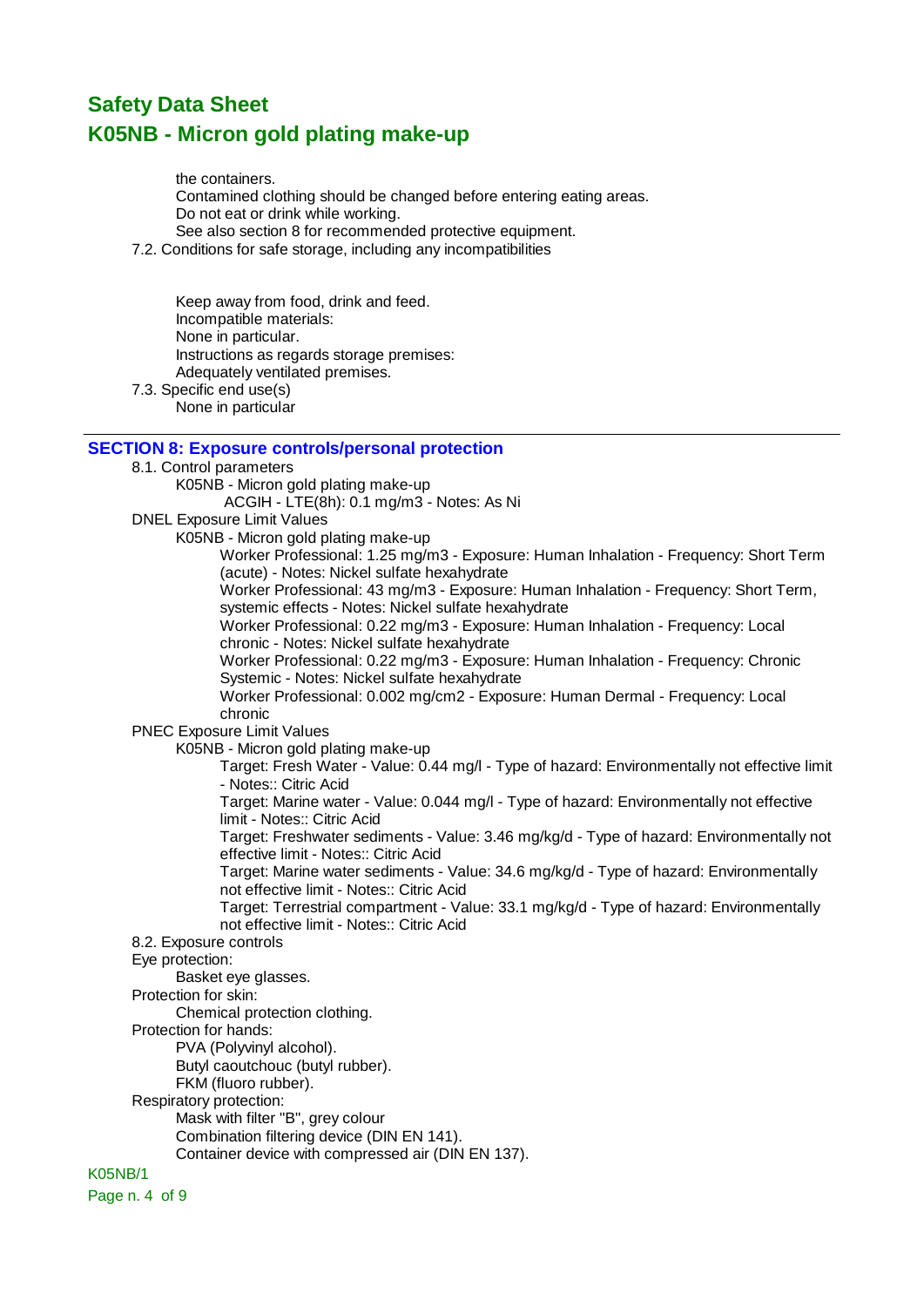Fresh-air tube device (DIN EN 138). Thermal Hazards: None Environmental exposure controls: None Appropriate engineering controls: None

### **SECTION 9: Physical and chemical properties**

9.1. Information on basic physical and chemical properties

| <b>Properties</b>                                | Value          | Method: | Notes:         |
|--------------------------------------------------|----------------|---------|----------------|
| Appearance and colour:                           | Green Liquid   | --      | --             |
| Odour:                                           | <b>Typical</b> | --      | --             |
| Odour threshold:                                 | N.A.           | $-$     | $-$            |
| pH:                                              | $3,5 - 4,2$    | --      | $-$            |
| Melting point / freezing<br>point:               | N.A.           | --      | --             |
| Initial boiling point and<br>boiling range:      | N.A.           | --      | $-$            |
| Flash point:                                     | N.A.           | --      | $\overline{a}$ |
| Evaporation rate:                                | N.A.           | --      | --             |
| Solid/gas flammability:                          | N.A.           | --      | --             |
| Upper/lower flammability<br>or explosive limits: | N.A.           | --      | --             |
| Vapour pressure:                                 | N.A.           | --      | --             |
| Vapour density:                                  | N.A.           | --      | --             |
| Relative density:                                | N.A.           | $-$     | $-$            |
| Solubility in water:                             |                | $-$     | --             |
| Solubility in oil:                               |                | --      | $\overline{a}$ |
| Partition coefficient (n-<br>octanol/water):     | N.A.           | --      | --             |
| Auto-ignition temperature:                       | N.A.           | $-$     | $\overline{a}$ |
| Decomposition<br>temperature:                    | N.A.           | $-$     | --             |
| Viscosity:                                       | N.A.           | --      | --             |
| Explosive properties:                            | N.A.           | --      | --             |

K05NB/1 Page n. 5 of 9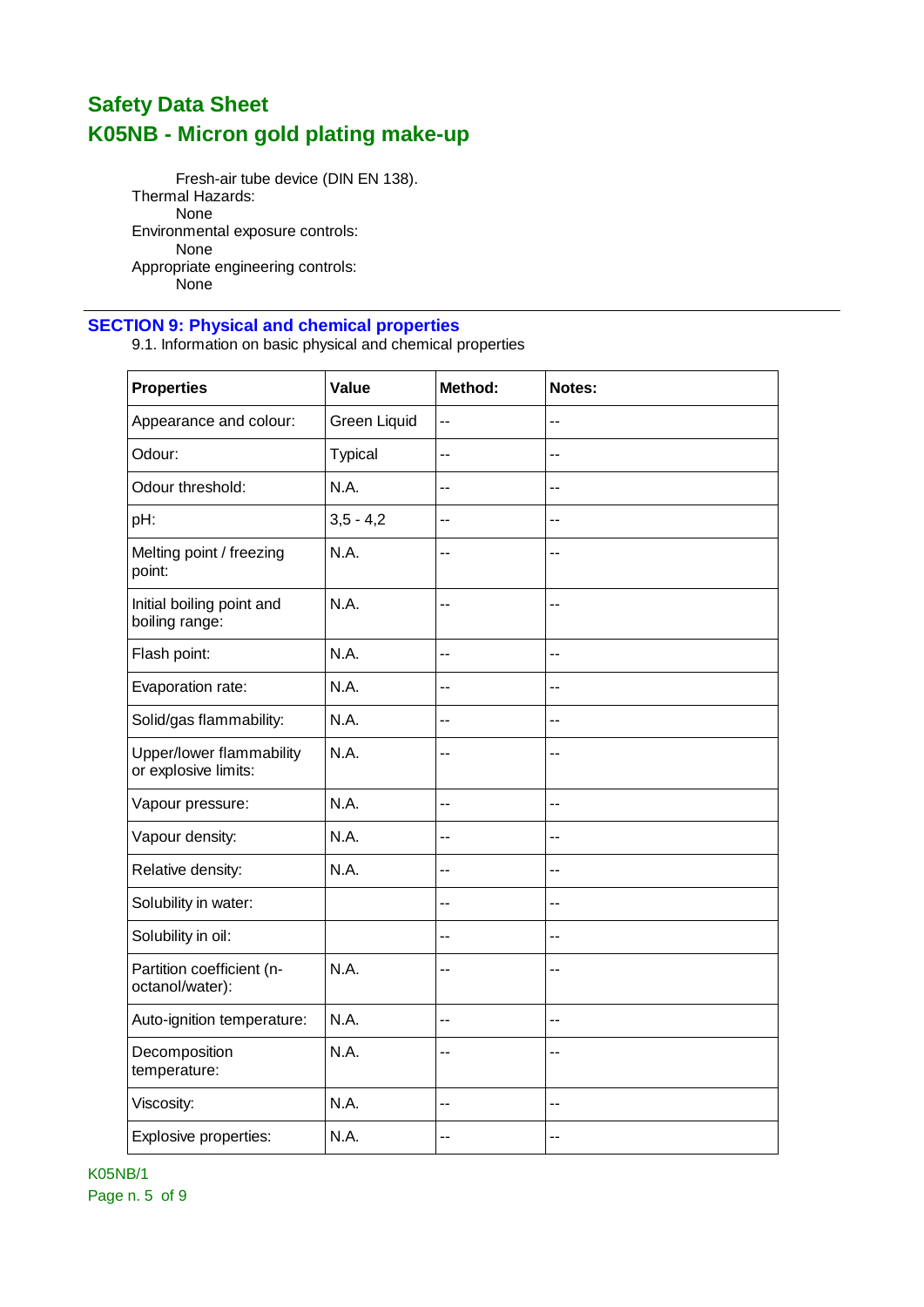| <b>Oxidizing properties:</b> | N.A.          | $- -$ | $- -$ |
|------------------------------|---------------|-------|-------|
|                              | $\sim$ $\sim$ |       |       |

#### 9.2. Other information

| <b>Properties</b>                              | Value | Method: | Notes: |
|------------------------------------------------|-------|---------|--------|
| Miscibility:                                   | N.A.  | --      | --     |
| Fat Solubility:                                | N.A.  | --      | $- -$  |
| Conductivity:                                  | N.A.  | --      | --     |
| <b>Substance Groups</b><br>relevant properties | N.A.  | --      | --     |

### **SECTION 10: Stability and reactivity**

- 10.1. Reactivity
- Stable under normal conditions 10.2. Chemical stability
	- Stable under normal conditions
- 10.3. Possibility of hazardous reactions None
- 10.4. Conditions to avoid Stable under normal conditions.
- 10.5. Incompatible materials
- None in particular. 10.6. Hazardous decomposition products None.

### **SECTION 11: Toxicological information**

- 11.1. Information on toxicological effects
- Toxicological information of the mixture:

#### N.A.

Toxicological information of the main substances found in the mixture:

K05NB - Micron gold plating make-up -

Nickel sulfate hexahydrate: LD50 (Oral) = 361 mg/Kg Rat; LC50 (inhalation) = 2,48 mg/l Rat. Acido Citrico: LD50 (Oral) = 3000 mg/kg Rat.

If not differently specified, the information required in Regulation (EU)2015/830 listed below must be considered as N.A.:

- a) acute toxicity;
- b) skin corrosion/irritation:
- c) serious eye damage/irritation;
- d) respiratory or skin sensitisation;
- e) germ cell mutagenicity;
- f) carcinogenicity;
- g) reproductive toxicity;
- h) STOT-single exposure;
- i) STOT-repeated exposure;
- j) aspiration hazard.

**SECTION 12: Ecological information** 12.1. Toxicity K05NB/1 Page n. 6 of 9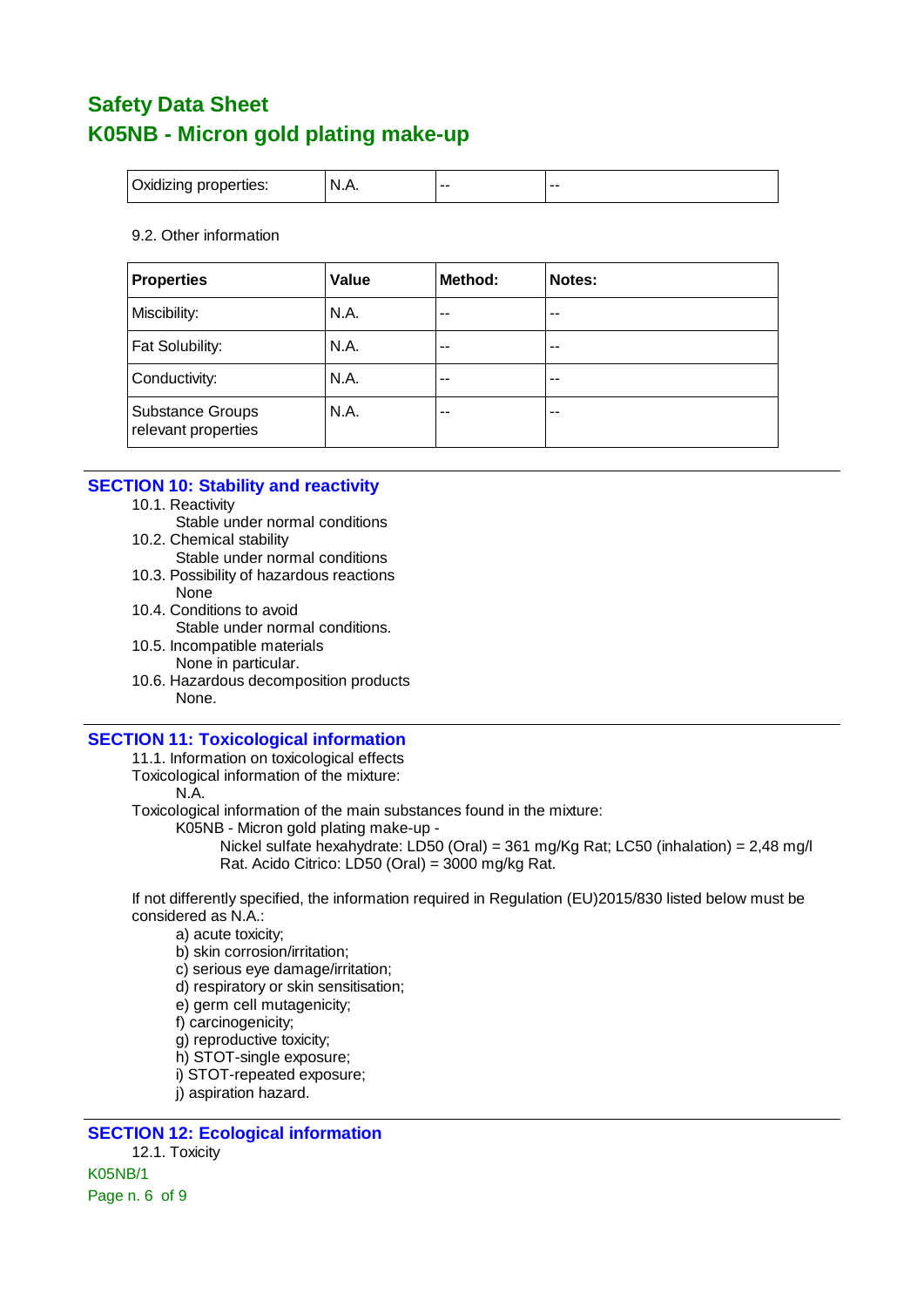Adopt good working practices, so that the product is not released into the environment. N.A.

12.2. Persistence and degradability

None N.A.

12.3. Bioaccumulative potential

N.A.

- 12.4. Mobility in soil
- N.A.
- 12.5. Results of PBT and vPvB assessment vPvB Substances: None - PBT Substances: None
- 12.6. Other adverse effects None

### **SECTION 13: Disposal considerations**

13.1. Waste treatment methods Recover, if possible. Send to authorised disposal plants or for incineration under controlled conditions. In so doing, comply with the local and national regulations currently in force.

**SECTION 14: Transport information**

| ヾ |                                     |                         |                                              |
|---|-------------------------------------|-------------------------|----------------------------------------------|
|   | 14.1. UN number                     |                         |                                              |
|   | ADR-UN Number:                      | 3082                    |                                              |
|   | IATA-UN Number:                     | 3082                    |                                              |
|   | <b>IMDG-UN Number:</b>              | 3082                    |                                              |
|   | 14.2. UN proper shipping name       |                         |                                              |
|   | <b>ADR-Shipping Name:</b>           |                         | ENVIRONMENTALLY HAZARDOUS SUBSTANCE, LIQUID, |
|   |                                     |                         | N.O.S. (Nickel Sulfate Hexahydrate)          |
|   | IATA-Shipping Name:                 |                         | ENVIRONMENTALLY HAZARDOUS SUBSTANCE, LIQUID, |
|   |                                     |                         | N.O.S. (Nickel Sulfate Hexahydrate)          |
|   | <b>IMDG-Shipping Name:</b>          |                         | ENVIRONMENTALLY HAZARDOUS SUBSTANCE, LIQUID, |
|   |                                     |                         | N.O.S. (Nickel Sulfate Hexahydrate)          |
|   | 14.3. Transport hazard class(es)    |                         |                                              |
|   | ADR-Class:                          | 9                       |                                              |
|   | Rail (RID):                         | 9                       |                                              |
|   | IATA-Class:                         | 9                       |                                              |
|   | <b>IMDG-Class:</b>                  | 9                       |                                              |
|   | ADR-Class:                          | 9                       |                                              |
|   | ADR-Label:                          | 9                       |                                              |
|   | ADR - Hazard identification number: |                         | 90                                           |
|   | IATA-Class:                         | 9                       |                                              |
|   | IATA-Label:                         | 9                       |                                              |
|   | IMDG-Class:                         | 9                       |                                              |
|   | IMDG-Class:                         | 9                       |                                              |
|   | 14.4. Packing group                 |                         |                                              |
|   | <b>ADR-Packing Group:</b>           | Ш                       |                                              |
|   | IATA-Packing group:                 | Ш                       |                                              |
|   | IMDG-Packing group:                 | III                     |                                              |
|   | 14.5. Environmental hazards         |                         |                                              |
|   | <b>ADR-Enviromental Pollutant:</b>  | Yes                     |                                              |
|   | IMDG-Marine pollutant:              | <b>Marine Pollutant</b> |                                              |
|   | Most important toxic component:     |                         | Nickel Sulfate Hexahydrate                   |
|   |                                     |                         |                                              |

### K05NB/1

Page n. 7 of 9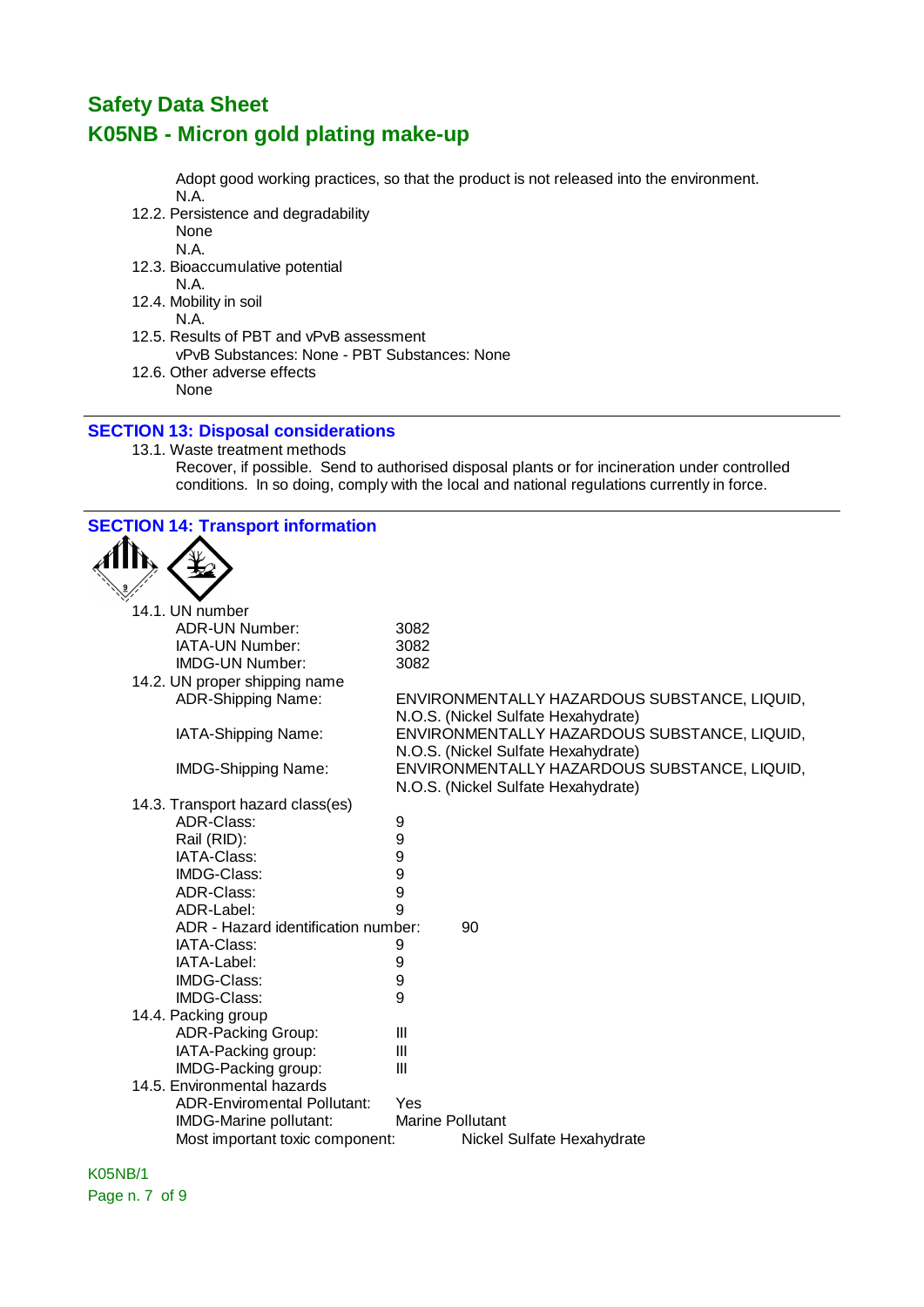| 14.6. Special precautions for user                                       |              |
|--------------------------------------------------------------------------|--------------|
| <b>ADR-Subsidiary risks:</b>                                             |              |
| $ADR-S.P.$ :                                                             | 274 335 601  |
| ADR-Tunnel Restriction Code:                                             | (E)          |
| IATA-Passenger Aircraft:                                                 | 964          |
| IATA-Subsidiary risks:                                                   |              |
| IATA-Cargo Aircraft:                                                     | 964          |
| IATA-S.P.:                                                               | A97 A158     |
| IATA-ERG:                                                                | 9L           |
| IMDG-EmS:                                                                | . S-F<br>F-A |
| <b>IMDG-Subsidiary risks:</b>                                            |              |
| IMDG-Storage category:                                                   | Category A   |
| IMDG-Storage notes:                                                      |              |
| 14.7. Transport in bulk according to Annex II of Marpol and the IBC Code |              |

N.A.

### **SECTION 15: Regulatory information**

15.1. Safety, health and environmental regulations/legislation specific for the substance or mixture Dir. 98/24/EC (Risks related to chemical agents at work) Dir. 2000/39/EC (Occupational exposure limit values) Regulation (EC) n. 1907/2006 (REACH) Regulation (EC) n. 1272/2008 (CLP) Regulation (EC) n. 790/2009 (ATP 1 CLP) and (EU) n. 758/2013 Regulation (EU) 2015/830 Regulation (EU) n. 286/2011 (ATP 2 CLP) Regulation (EU) n. 618/2012 (ATP 3 CLP) Regulation (EU) n. 487/2013 (ATP 4 CLP) Regulation (EU) n. 944/2013 (ATP 5 CLP) Regulation (EU) n. 605/2014 (ATP 6 CLP) Restrictions related to the product or the substances contained according to Annex XVII Regulation (EC) 1907/2006 (REACH) and subsequent modifications: None Where applicable, refer to the following regulatory provisions : Directive 2003/105/CE ('Activities linked to risks of serious accidents') and subsequent

amendments. Regulation (EC) nr 648/2004 (detergents).

1999/13/EC (VOC directive)

Provisions related to directives 82/501/EC(Seveso), 96/82/EC(Seveso II):

N.A.

15.2. Chemical safety assessment Yes

### **SECTION 16: Other information**

Text of phrases referred to under heading 3:

H302 Harmful if swallowed.

- H334 May cause allergy or asthma symptoms or breathing difficulties if inhaled.
- H317 May cause an allergic skin reaction.
- H341 Suspected of causing genetic defects.
- H350 May cause cancer.
- H360 May damage fertility or the unborn child.
- H372 Causes damage to organs through prolonged or repeated exposure.
- H400 Very toxic to aquatic life.
- H410 Very toxic to aquatic life with long lasting effects.
- H319 Causes serious eye irritation.

K05NB/1 Page n. 8 of 9